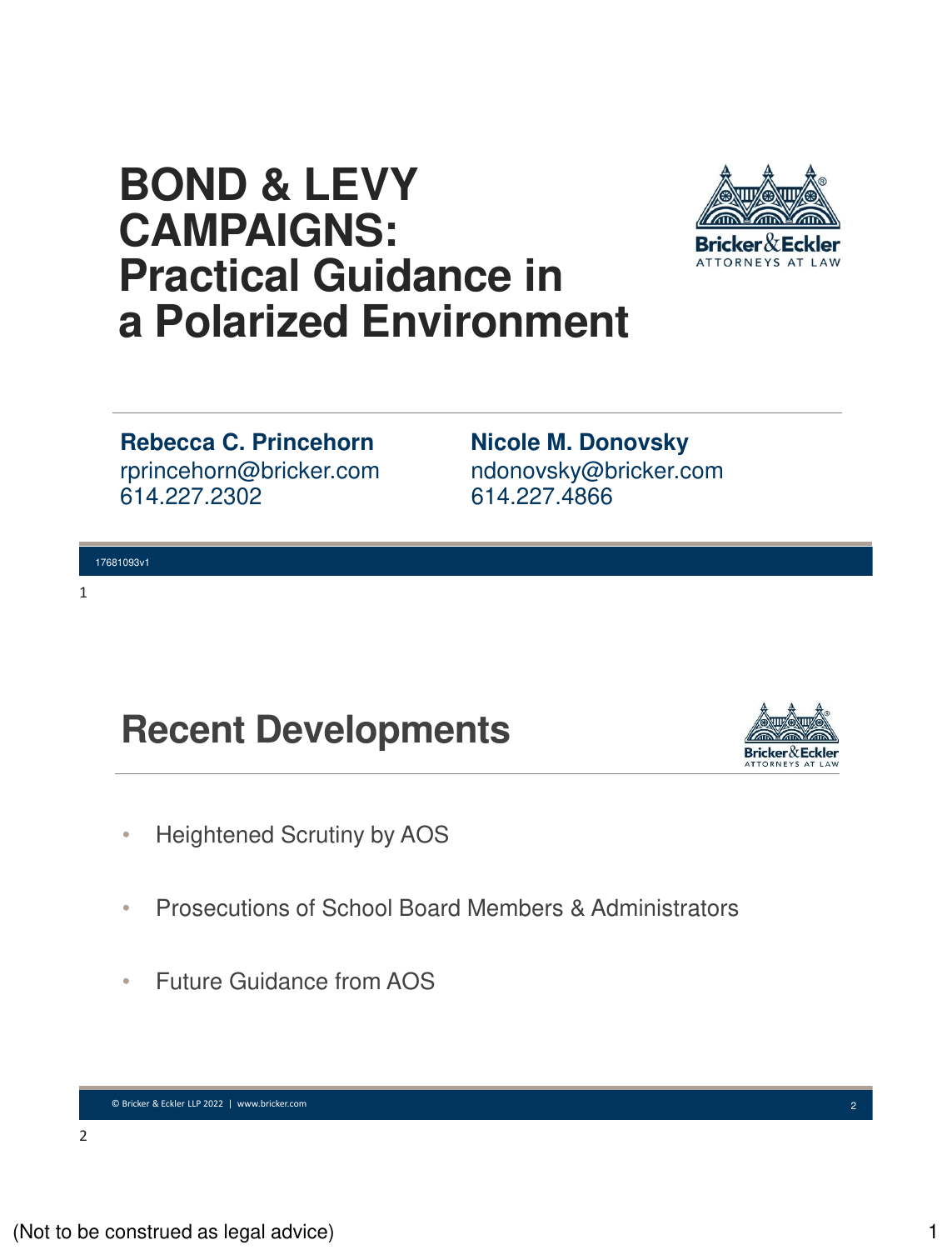## **Use of Public Funds – The Law (R.C. 9.03)**



Local Government shall **not** use public funds to:

- Support or oppose … the passage of a levy or bond issue; or
- Compensate any employee of the [Local Government] for time spent on any activity to designed to influence the outcome of an election … . "

The Local Government may use public funds to:

• Attend public meetings to present information about "finances, activities and governmental actions in a manner that is not designed to influence the outcome of an election … ."

3

# **Hot Topics**



3

- The following slides will focus on some common questions that arise.
- Local Government officials should exercise caution when engaging in any of these activities, even where an activity is listed as "permitted."
- Always consult with legal counsel on specific facts of proposed use of funds or resources.
- When in doubt, anything potentially persuasive should be left to the levy committee.

© Bricker & Eckler LLP 2022 | www.bricker.com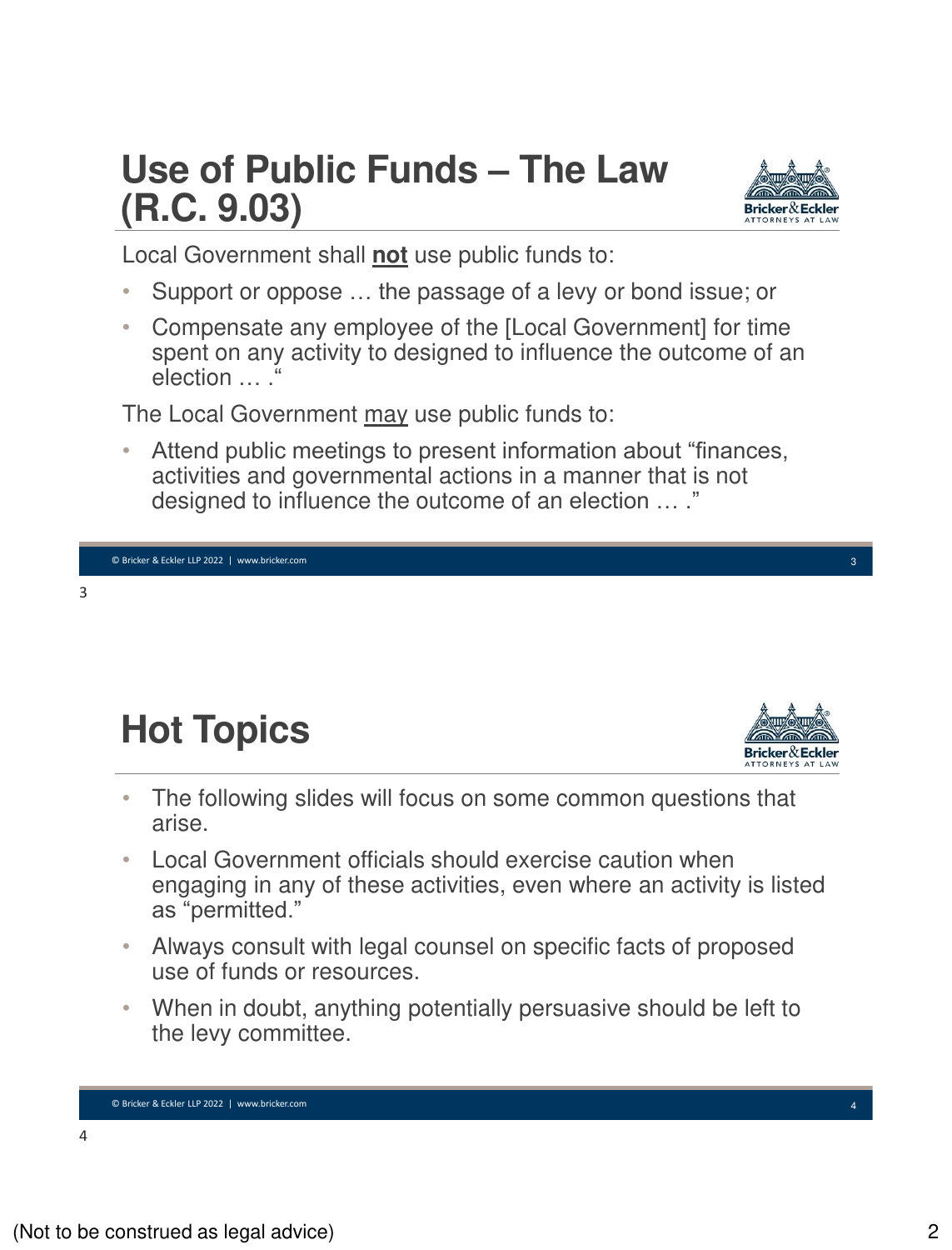6

© Bricker & Eckler LLP 2022 | www.bricker.com

## **Hot Topic #1: Communications & Information**

#### Likely Permitted:

- Factual information regarding the Local Government's current finances.
- Information on current condition of facilities. if funds will be used for construction projects.

Prohibited/Likely Prohibited:

- Encouraging "vote yes" or "support our municipality" language
- Analysis or editorial on finances.
- "Scare tactics" with proposed cuts.

© Bricker & Eckler LLP 2022 | www.bricker.com

5

Examples:

**Newsletters** 

• Social Media

• In-Person Meetings

**Caution** should be taken with all communications to the public.

**Hot Topic #2: Local Government Resources**

## Examples:

- Use of municipal facilities for meetings
- Use of municipal email
- Campaign signs stored on Local Government property

**No** minimum dollar threshold; de minimus is still violation.

#### Likely Permitted:

- Allowing levy committee to use facilities, where consistent with existing policy and all public groups (including anti-levy) are entitled to use space
- Use of municipal email for non-campaign uses (ordinary municipal business)

Prohibited/Likely Prohibited:

- Unequal treatment of pro-levy groups and antilevy groups in use of facilities
- Using municipal email for campaign activities
- Storing campaign materials on municipal property



5



 $\mathbf{r}$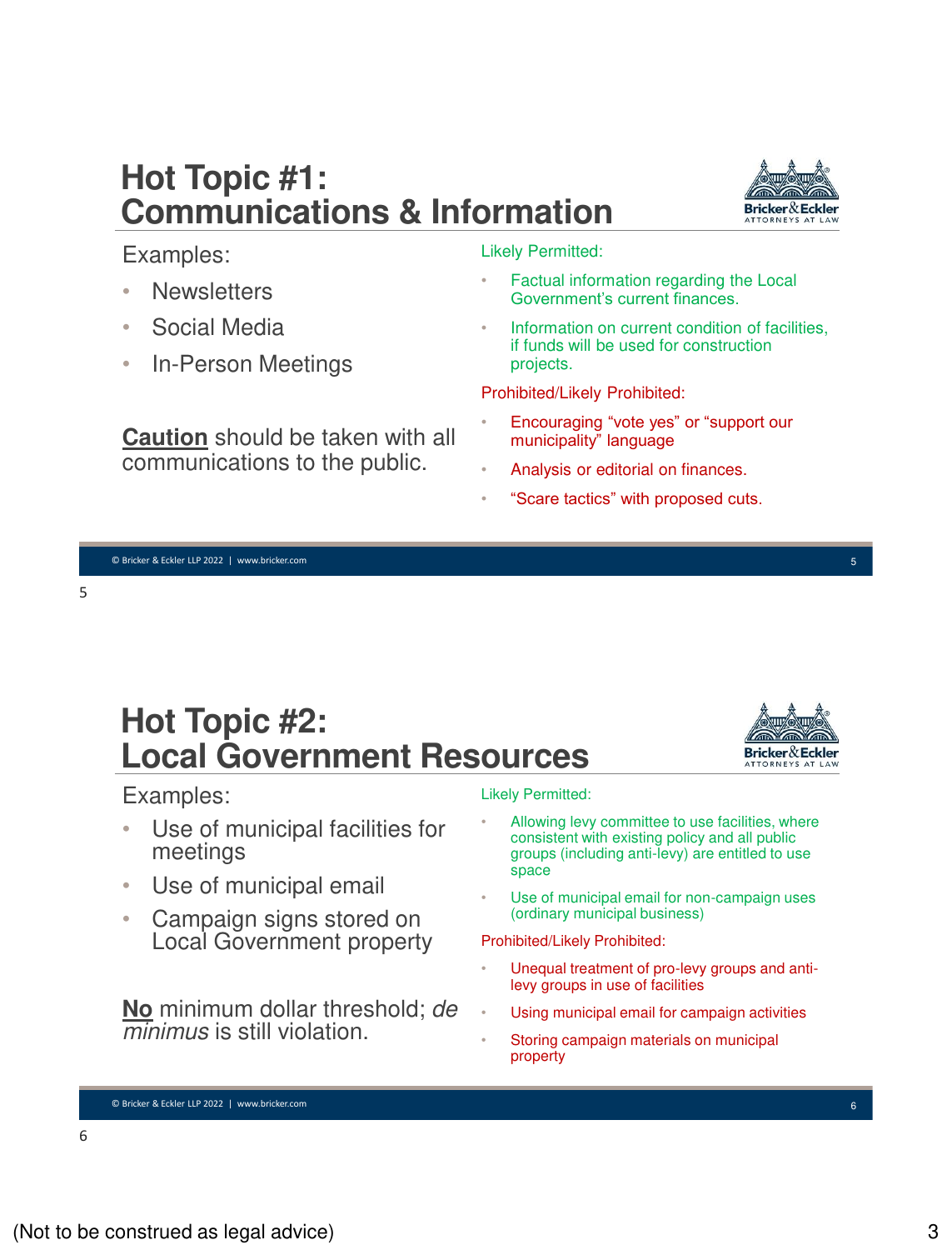## **Hot Topic #3: Board/Council Members & Administrators**

When may Board/Council Members and Administrators engage in pro-levy activity?

- Board members and administrators have a **personal** First Amendment right to engage in political speech . . .**BUT . . .**
	- **When are they using their "own time"?**

## **Hot Topic #4: Outside Firms & Surveys**

Restrictions equally apply to conduct of outside firms hired by the Local Government (e.g., communications firms, design firms)

- Firms must avoid engaging in activity designed to promote the passage of the levy.
- These firms will often seek to obtain input from the community.
- AOS has recently viewed use of surveys with great scrutiny.

© Bricker & Eckler LLP 2022 | www.bricker.com

7



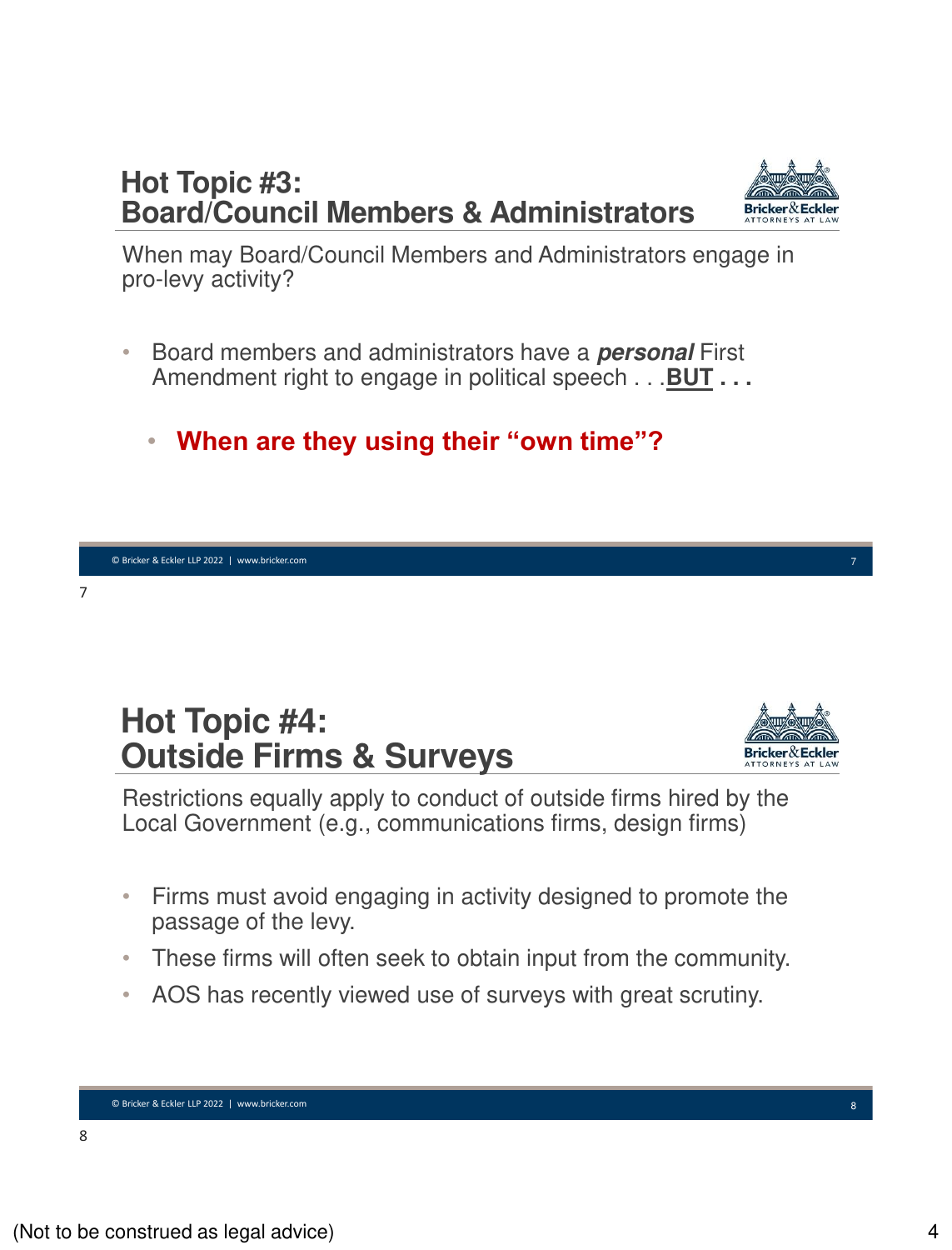# **Contributions**



Local Government employees **may** contribute to levy committee.

**BUT**: "No person shall **coerce, intimidate, or cause harm to another person (or threaten to)**, because that person makes or does not make a contribution to a political action committee."

• Care must be taken in communicating with Local Government employees to ensure nothing may be construed as coercion.

9

# **Soliciting Donations**



9

Two restrictions on soliciting donations:

- "No public employee shall solicit a contribution from any person while the public employee is performing the public employee's official duties or is in those areas of a public building where official business is transacted or conducted."
- "No person shall solicit a contribution from any public employee while the public employee is performing the public employee's official duties or is in those areas of a public building where official business is transacted or conducted."